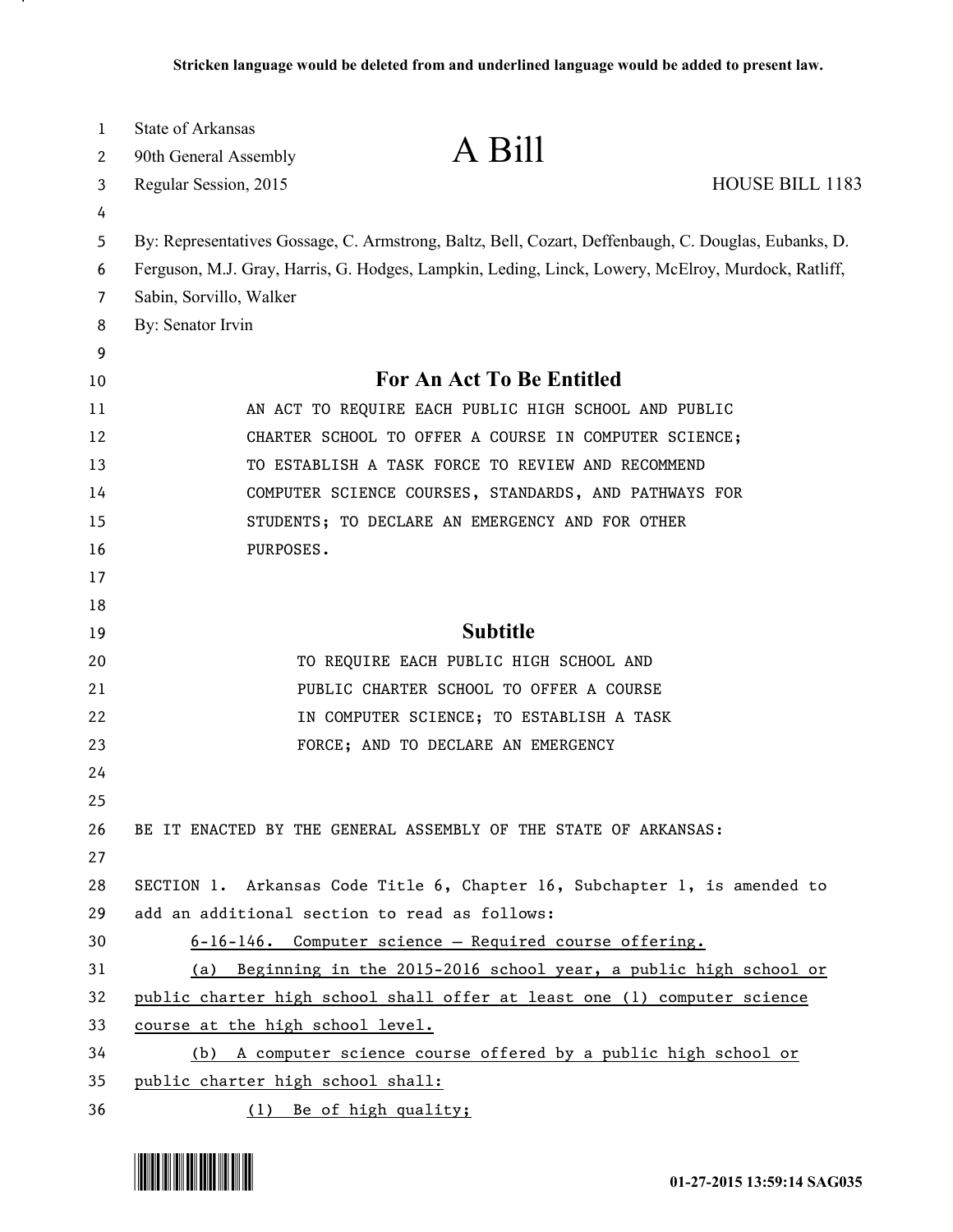| 1  | Meet or exceed the curriculum standards and requirements<br>(2)              |  |  |
|----|------------------------------------------------------------------------------|--|--|
| 2  | established by the State Board of Education; and                             |  |  |
| 3  | Be made available in a traditional classroom setting,<br>(3)                 |  |  |
| 4  | blended learning environment, online-based, or other technology-based format |  |  |
| 5  | that is tailored to meet the needs of each participating student.            |  |  |
| 6  |                                                                              |  |  |
| 7  | SECTION 2. TEMPORARY LANGUAGE. DO NOT CODIFY. Computer Science and           |  |  |
| 8  | Technology in Public School Task Force - Creation - Membership - Duties.     |  |  |
| 9  | (a) There is created the Computer Science and Technology in Public           |  |  |
| 10 | School Task Force.                                                           |  |  |
| 11 | (b)(1) The Computer Science and Technology in Public School Task Force       |  |  |
| 12 | shall consist of up to the following fifteen (15) members:                   |  |  |
| 13 | The Commissioner of Education or his or her designee;<br>(A)                 |  |  |
| 14 | The Director of the Arkansas Economic Development<br>(B)                     |  |  |
| 15 | Commission or his or her designee;                                           |  |  |
| 16 | The Director of the Department of Career Education or<br>(C)                 |  |  |
| 17 | his or her designee;                                                         |  |  |
| 18 | The Director of the Department of Higher Education or<br>(D)                 |  |  |
| 19 | his or her designee;                                                         |  |  |
| 20 | The Director of the Department of Workforce Services<br>(E)                  |  |  |
| 21 | or his or her designee;                                                      |  |  |
| 22 | The President of the Arkansas Academy of Computing or<br>(F)                 |  |  |
| 23 | his or her designee;                                                         |  |  |
| 24 | The President of the Arkansas chapter of the Computer<br>(G)                 |  |  |
| 25 | Science Teachers Association or his or her designee;                         |  |  |
| 26 | The President of the Arkansas Science and Technology<br>(H)                  |  |  |
| 27 | Authority or his or her designee;                                            |  |  |
| 28 | A high school computer science teacher appointed by<br>( L )                 |  |  |
| 29 | the Governor;                                                                |  |  |
| 30 | A representative of the Arkansas STEM Coalition<br>(J)                       |  |  |
| 31 | appointed by the Governor;                                                   |  |  |
| 32 | A representative in the field of computer programming<br>(K)                 |  |  |
| 33 | appointed by the Governor; and                                               |  |  |
| 34 | (L) Up to four (4) members at-large appointed by the                         |  |  |
| 35 | Governor.                                                                    |  |  |
| 36 | (2) If a vacancy occurs on the Computer Science and Technology               |  |  |

01-27-2015 13:59:14 SAG035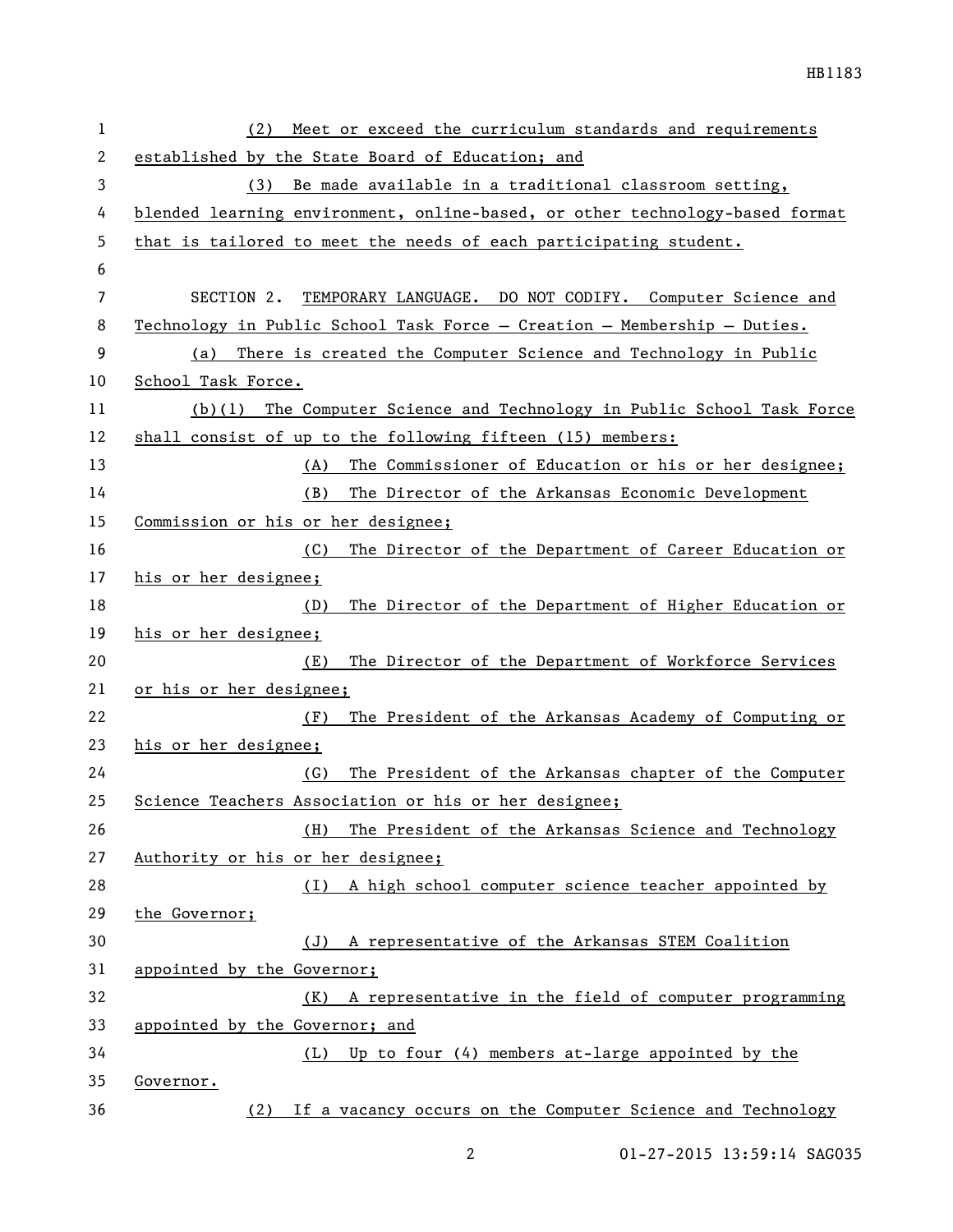| 1  | in Public School Task Force, the vacancy shall be filled by the same process  |  |
|----|-------------------------------------------------------------------------------|--|
| 2  | as the original appointment.                                                  |  |
| 3  | $(c)(1)$ The Commissioner of Education shall call the first meeting of        |  |
| 4  | the Computer Science and Technology in Public School Task Force within thirty |  |
| 5  | (30) days of the effective date of this act and shall serve as the chair of   |  |
| 6  | the Computer Science and Technology in Public School Task Force at the first  |  |
| 7  | meeting.                                                                      |  |
| 8  | At the first meeting of the Computer Science and Technology<br>(2)            |  |
| 9  | in Public School Task Force, the members of the Computer Science and          |  |
| 10 | Technology in Public School Task Force shall elect from its membership a      |  |
| 11 | chair and other officers as needed for the transaction of business.           |  |
| 12 | (3)(A) The Computer Science and Technology in Public School Task              |  |
| 13 | Force shall conduct its meetings in Pulaski County at the Department of       |  |
| 14 | Education or another site with teleconference capabilities.                   |  |
| 15 | (B) Meetings of the Computer Science and Technology in                        |  |
| 16 | Public School Task Force shall be held at least one (1) time every two (2)    |  |
| 17 | months but may occur more often at the call of the chair.                     |  |
| 18 | The Computer Science and Technology in Public School Task<br>(4)              |  |
| 19 | Force shall establish rules and procedures for conducting its business.       |  |
| 20 | $(5)$ (A) A majority of the members of the Computer Science and               |  |
| 21 | Technology in Public School Task Force shall constitute a quorum for          |  |
| 22 | transacting business of the Computer Science and Technology in Public School  |  |
| 23 | Task Force.                                                                   |  |
| 24 | No action may be taken by the Computer Science and<br>(B)                     |  |
| 25 | Technology in Public School Task Force except by a majority vote at a meeting |  |
| 26 | at which a quorum is present.                                                 |  |
| 27 | The Department of Education shall provide staff and support<br>(6)            |  |
| 28 | for the Computer Science and Technology in Public School Task Force.          |  |
| 29 | The purpose of the Computer Science and Technology in Public<br>(d)           |  |
| 30 | School Task Force is to:                                                      |  |
| 31 | Research and recommend computer science and technology<br>(1)                 |  |
| 32 | standards and frameworks;                                                     |  |
| 33 | Review and recommend changes to existing computer science<br>(2)              |  |
| 34 | and technology standards and frameworks;                                      |  |
| 35 | (3) Study the computer science and technology needs of the state              |  |
| 36 | now and in the future; and                                                    |  |